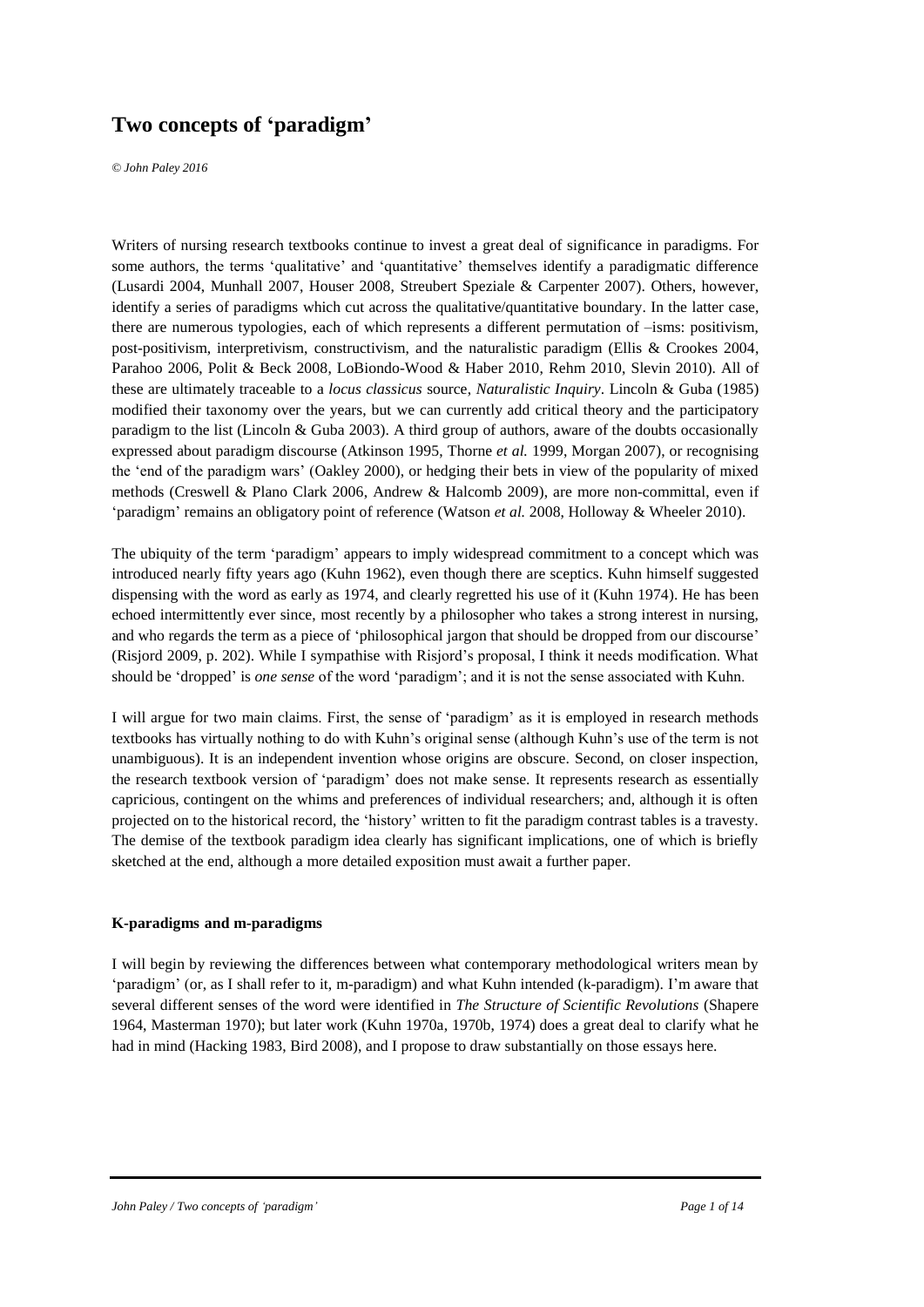#### *Substantive / metaphysical*.

For Kuhn, the main constituents of a k-paradigm – or 'disciplinary matrix', to use the term he preferred subsequently – are symbolic generalizations, models and exemplars (Kuhn 1974). These are substantive and specific theoretical commitments shared by the members of a particular community of scientists. Symbolic generalizations are expressions, such as 'f=ma', which can be cast in mathematical or logical form. They identify precise relationships between the variables delineated in a given theory. Models are analogical representations; for example, the idea that gases are collections of microscopic billiard balls in constant, random motion. Exemplars are 'concrete problem solutions', historically specific points of reference which constitute theoretical or experimental landmarks in the discipline. All of this contrasts with the m-paradigms described in the research methods texts. The constituents of an m-paradigm are ontological, epistemological and axiological items, referring to such abstract, ahistorical concepts as the nature of 'reality', the meaning of 'knowledge', and the basis of values. This shift from substantive to metaphysical elements is perhaps the most obvious difference between m-paradigms and k-paradigms. Whereas the latter are organised round real-world, concrete, how-does-this-work questions, along with techniques which have proved successful in answering questions of that type, the former are organised round philosophical abstractions.

## *Puzzles / underpinnings*

Normal science, the main form of intellectual activity once a k-paradigm has been established, consists largely of puzzle solving. Any k-paradigm will have an indeterminate number of loose ends, situations in which it is not immediately obvious how the k-paradigmatic theory can be applied; and the day-today business of normal scientific enquiry is to resolve these situations, and show how the theory does in fact fit recalcitrant aspects of the world. For example, it took over 60 years to work out how the moon's trajectory could be derived from Newton's laws of motion (Kuhn 1962, p. 39). There is no equivalent to puzzle solving in the case of an m-paradigm, since its metaphysical constituents are construed as a set of philosophical assumptions (Parahoo 2006) or underpinnings (Munhall 2007). These do not give rise to fitting-the-world problems needing solution, because the m-paradigm – lacking models and symbolic generalisations – makes no substantive, this-is-how-the-world-works claims. Instead, the 'philosophical underpinnings' prescribe a certain type of research method (experiment, in depth interview), and direct the researcher's attention exclusively to questions deemed amenable to that methodological approach (causal questions, experience questions). Where a k-paradigm includes concrete puzzles, together with landmark examples of how previous puzzles were solved, an m-paradigm requires the use of particular methods on abstract philosophical grounds, and restricts attention to the questions deemed amenable to methods of precisely that kind.

# *Resources / beliefs*

K-paradigms consist of problem-solving resources; m-paradigms consist of beliefs. Normal science, according to Kuhn, is a matter of solving puzzles through the use of resources, particularly exemplars, provided by the k-paradigm. A crucial part of science education is learning to solve textbook problems by employing these resources imaginatively, thereby coming to understand in a 'hands-on' way exactly what the resources are and what sorts of problem they can be used to solve. It is through this process that students 'acquire' the k-paradigm; and further progress in the discipline concerned will depend on the continued, undisputed success of the k-paradigm's resources in tackling new problems as they arise. In contrast, m-paradigms are comprised of second order beliefs, not first order puzzles and resources; and they do not have to be acquired through creative puzzle-solving activity. If a student already believes that '"real reality" exists "out there", driven by natural laws' (LoBiondo-Wood & Haber 2010, p. 134), then she has an antecedent affinity with positivism or postpositivism. If, on the other hand, she believes that 'multiple realities exist, influenced by culture and environment', then her affinity is clearly with constructivism. These m-paradigmatic beliefs are not themselves resources, and students do not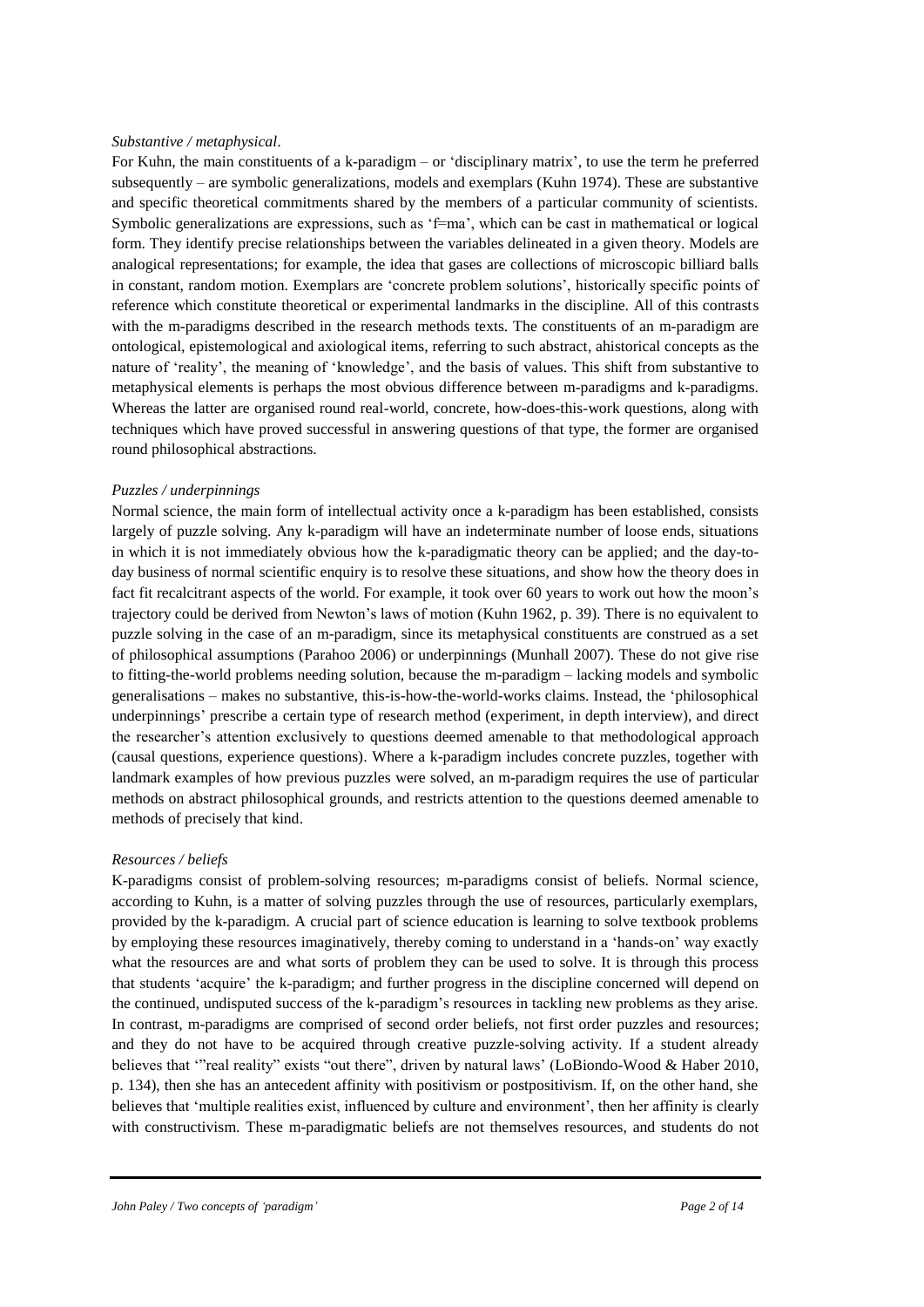expend any intellectual effort in understanding how they can be used to solve theoretical problems. At best, they learn a simple set of directions: 'if you believe that truth is objective reality, then you will select a quantitative/deductive approach; however, if you believe that truth is the subjective expression of reality, you will adopt a qualitative/inductive approach' (LoBiondo-Wood & Haber 2010, p. 136).

## *Shared examples / axioms*

One of the surprising features of Lincoln & Guba's (1985) account of m-paradigms is the fact that they are presented as axiomatic systems, an idea which is taken explicitly from Euclid's *Elements*. In their example, naturalism is defined by a series of five axioms, specifying the basic assumptions from which the characteristics of naturalistic enquiry, in operational practice, can be logically derived. There is an ontological axiom ('there are multiple constructed realities'), an epistemological axiom ('knower and known are inseparable'), an axiological axiom ('inquiry is value-bound'), and so on (pp. 37-8). The 14 'characteristics of enquiry' which immediately follow are claimed to be 'logically dependent' on these axioms, although the corresponding rules of inference are not identified, and proofs are not provided. This appears to be more than an analogy. The axioms define the m-paradigm, and the methodological 'characteristics' are deduced from them in the same way that, in Euclid, theorems are deduced from the initial five postulates. In marked contrast, a k-paradigm is clearly not an axiomatic system. There are no axioms, no theorems, no logical derivations. Kuhn (1974) is quite explicit about this, identifying shared examples as the core concept, and completely rejecting the idea of 'rules': 'Shared examples can serve cognitive functions commonly attributed to shared rules. When they do, knowledge develops differently from the way it does when governed by rules' (p. 319). So, where m-paradigms are axiomatic systems, k-paradigms are sets of concrete examples representing successful scientific practice, and 'shared' in the sense that they are universally acknowledged by the relevant scientific community, and provide common benchmarks for the continuation of normal science.

#### *Functional / arbitrary*

The constituents of a k-paradigm have specific functions. The k-paradigm acquires its status because it is more successful than its predecessors 'in solving a few problems that the group of practitioners has come to recognise as acute' (Kuhn 1962, p. 23), although it can never explain all the facts with which it is confronted. So, for example, symbolic generalisations are the formal components of the disciplinary matrix; models mediate between the theory and the world, making it possible for the generalisations to be applied to particular problems; and the exemplars represent instances of successful problem-solving which are already to the k-paradigm's credit. For every constituent of the k-paradigm, a substantive and unequivocal reason can be provided for its inclusion. With m-paradigms, things are very different. The m-paradigm's 'axioms (basic beliefs) are arbitrary and may be assumed for any reason' (Lincoln  $\&$ Guba 1985, p. 36). They 'must be accepted at face value', and 'cannot be tested for truthfulness against some external norm'. The m-paradigm represents 'a distillation of what we *think* about the world (but cannot prove)' (pp. 14-15; italics in original). Unlike the constituents of a k-paradigm, the axioms of the m-paradigm are not accountable to anything. They have no function except as arbitrary postulates, and they can be included in the axiom set for any reason, or no particular reason. This contrast between the functionality of k-paradigm components and the arbitrariness of m-paradigm basic beliefs could hardly be more striking.

## *Cognitive habits / conscious opinions*

As a consequence of learning the k-paradigm, a scientist acquires a collection of cognitive habits, some of which she may not be fully aware of, since her education involves unarticulated assumptions as well as explicit problem-solving strategies. Often, these habits of thought will not be apparent until there has been a scientific revolution, and it becomes possible to see – with the benefit of hindsight – that a habit of mind inculcated by the old k-paradigm was preventing the recognition of something which the new k-paradigm makes visible. In this sense, a k-paradigm's resources often turn out to be, in retrospect,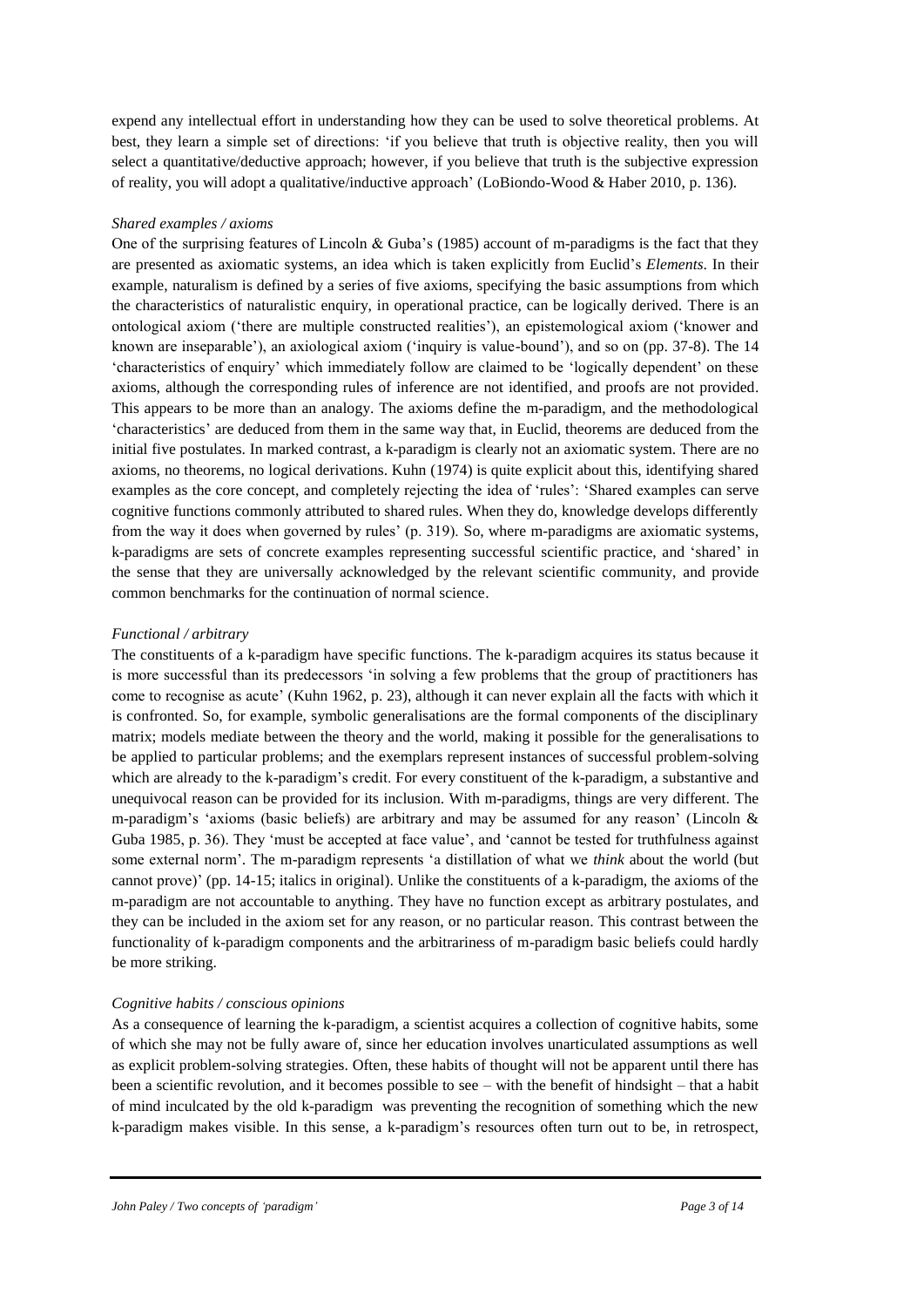barriers (Margolis 1993). Instead of hard-to-identify cognitive habits, m-paradigm discourse favours cognitive verbs which imply conscious awareness: 'believe in', 'believe that', 'recognize', 'emphasize', 'take the view that', 'value', 'appreciate', 'choose', 'select' and 'adopt' (Parahoo 2006, Munhall 2007). It refers to individual worldviews and 'personal taste' (Polit & Beck 2008, p. 18). The word 'assume' is used occasionally, but mainly in the context of positivism or postpositivism, where it standardly implies 'believe wrongly'. The image is, not of cognitive activity which is inculcated, habitual, non-transparent, and conceivably difficult to eradicate, but of creeds, faiths, perspectives, tastes and preferences, all of which are conscious, considered, and open to inspection or critique.

## *Community / individual*

A k-paradigm is, by definition, something which the members of a scientific community share (Kuhn 1974). Scientific investigation is organised around the symbolic generalizations, models and exemplars accepted by a determinate group of people, each of whom recognises the same disciplinary landmarks. A k-paradigm intrinsically *belongs*, as it were, to the community concerned. However, the community has independent existence; it has its own networks, culture, social structure, and strategies for education and apprenticeship. Individuals are socialised into the community, and learn the paradigm as a result of this process. This is not true of m-paradigms, which can be ascribed to individuals independently of their membership of any community. Indeed, m-paradigms are often equated with an individual's 'worldview' (Kikuchi 2003), and the choice of an appropriate method is said to depend 'on researchers' personal taste and philosophy', the selected m-paradigm being the one 'that corresponds most closely to your view of the world' (Polit & Beck 2008, p. 18). Students are accordingly advised to choose the approach 'that flows from the "how" you think, your worldview, your propensities' (Munhall 2007, p. 25). Underlying this advice is the assumption that the individual has an antecedent belief system, on the basis of which she will adopt a matching m-paradigm from those available in the academic market place, together with the methods it prescribes. This marks a significant shift from a disciplinary concept of k-paradigm to an individualised concept of m-paradigm – or, in more sociological terms, a transition from communitarian to consumerist models (Etzioni 2003).

#### *In series / in parallel*

According to Kuhn, a k-paradigm is intrinsically singular for any given discipline. It incorporates the symbolic generalisations, models and exemplars which the members of the scientific community in question universally accept. But one k-paradigm can sometimes be superseded by another, and this occurs when certain problems – Kuhn calls them anomalies – addressed by the established k-paradigm prove resistant to the technical puzzle-solving resources which that k-paradigm provides. At this point, a scientific revolution takes place and, when the dust finally settles, the old k-paradigm will have been replaced by a new one. K-paradigms, then, appear in series. They occur successively, one after the other. This is rather different from m-paradigms, which are always presented in parallel. Although it is often claimed that positivism is discredited, and so out of the running, the remaining m-paradigms are all currently available, all simultaneously on offer. An echo of the singularity of k-paradigms survives in the idea of a 'dominant' m-paradigm, usually said to be positivism or postpositivism. But this has nothing to do with Kuhn's concept; it is an ideological description signalling opposition to what authors who use the term regard as inequitable funding arrangements. Meanwhile, nothing in the discourse of m-paradigms has the function Kuhn attributes to anomalies. The arguments offered against positivism, for example, do not refer to intractable empirical problems which terminally resist its characteristic problem-solving techniques. Rather, they are purely philosophical, in that its 'notions' are 'questioned', its 'ideas' are 'thought to be naïve' (Parahoo 2006), and its ability to 'answer complex questions about the nature of the human condition' (Holloway & Wheeler 2010, p. 24) is doubted.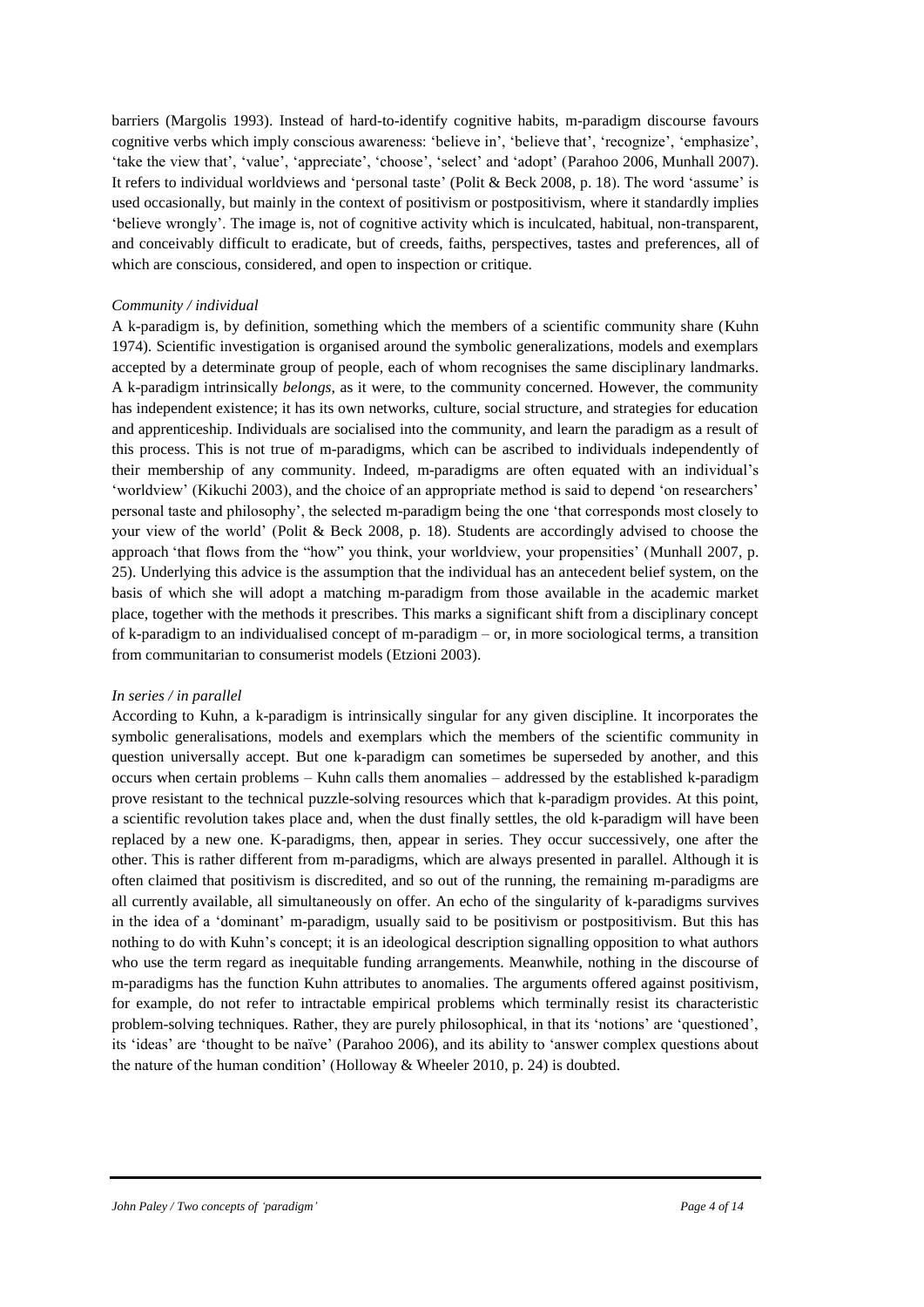In summary, a k-paradigm is the disciplinary matrix of symbolic generalisations, substantive models, and exemplars which – at any one time, for a particular scientific community – define a field of enquiry and provide the resources used to solve puzzles concerning the fit between theory and world. Learning a k-paradigm requires the study of these functional resources, and results in the acquisition of cognitive habits which will facilitate puzzle solving, but which can subsequently make it difficult to recognise the merits of a new k-paradigm. In contrast, an m-paradigm is a set of (abstract and arbitrary) metaphysical beliefs – ontological, epistemological, axiological – which form the postulates of an axiomatic system, and ordain a particular research methodology. The m-paradigm is selected from a range concurrently available in the market place, and is selected by an individual on the basis of its affinity with her antecedent opinions. The m-paradigm embodies neither puzzles nor puzzle-solving resources, and inculcates in the individual no hard-to-identify cognitive habits other than those she already possesses.

## **The origin of m-paradigms**

It is clear that we are dealing with two distinct concepts. They are biochemically different, their DNA unrelated. So it is not unreasonable to wonder about the origin of m-paradigms, given that k-paradigms are incontestably attributed to Kuhn. In this respect, the key text is Lincoln & Guba (1985). That book may not be the first to adopt the m-paradigm concept – a number of sources, including Ford (1975), Patton (1978) and Reese (1980), are cited in its first chapter – but it is undoubtedly the most influential, and is ultimately responsible for the understanding of 'paradigm' to be found in the methodological textbooks I have referred to.

Lincoln & Guba (1985) begin by introducing the idea of a metaphysical truth, which 'cannot be tested for truthfulness against some external norm such as correspondence with nature' (p. 14). 'Metaphysical beliefs,' they suggest, 'must be accepted at face value', and 'represent the ultimate benchmark against which *everything else* is tested'. A set of metaphysical beliefs may be constituted into a system of ideas; and 'we shall call this systematic set of beliefs, together with their accompanying methods, a *paradigm*' (p. 15). So paradigms 'represent a distillation of what we *think* about the world (but cannot prove)'. In a footnote, they add that this 'definition of *paradigm*' is 'consistent with the use of that term by Kuhn' (p. 45; all italics in original).

That the latter claim is misconceived will be apparent from the analysis I have already presented. The definition has all the hallmarks of a m-paradigm, and bears no resemblance at all to Kuhn's concept. A paradigm, according to Lincoln & Guba, is a collection of metaphysical beliefs, with 'accompanying methods'. It represents what 'we' think about the world; and, being unanswerable to nature, can neither be proved nor tested. There is not even a faint hint here of substantive theories being fitted to the world; of puzzles being solved by the imaginative use of models and exemplars; of the gradual acquisition of a paradigm through intense study and practice. Rather, a paradigm is something 'we think' which must be accepted 'at face value'.

There is an interesting story to be told about the conditions which made it possible for Lincoln & Guba to adopt the m-paradigm concept, believing it to be Kuhn's. The authors they cite are participants in a historical process, a gradual intellectual transition during which *paradigm* underwent a transformation: from the defining attribute of a scientific community to a property of individuals, and from a matrix of substantive puzzles and resources to a collection of metaphysical beliefs. Ford (1975), for example, presents a hybrid picture. She recognises that paradigms consist of the symbolic generalisations and the 'well-tried methods' of science (p. 10); but she still refers to them as 'paradigms of thought', 'thoughts wrapped up in thoughts about thoughts' (p. 2), and introduces the idea that a paradigm incorporates a set of 'basic beliefs which shape our own common-sense world' (p. 16). She, too – coincidentally, in a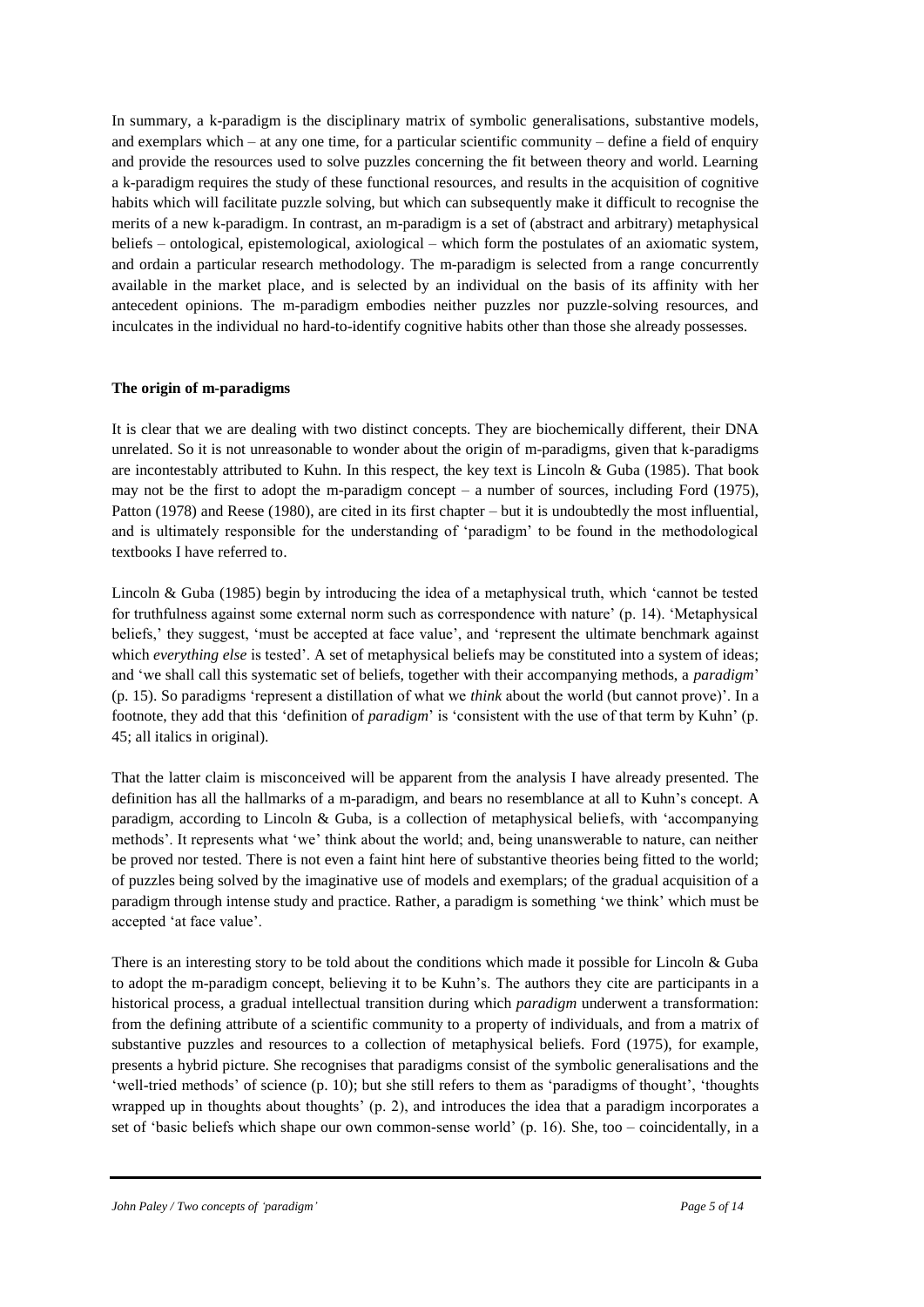footnote – suggests that her own interpretation is confirmed by Kuhn's own writings (p. 186). Lincoln & Guba take *basic beliefs* and *our* from this account, and translate them into the unprovable, but also unchallengeable, 'what we think'. They are equally selective with Reese (1980). They ignore the entry on Kuhn – which refers to paradigms as scientific 'models or examples of central importance', and which takes as an example the solar system model of the atom  $(p. 287)$  – and quote instead the section on metaphysics (p. 353). One could trace further influences and connections, but limitations of space do not permit a detailed study of the transition from k-paradigms to m-paradigms here.

# **The exclusivity of paradigms**

Let me now turn to a characteristic which k-paradigms and m-paradigms appear to share. Although, as I have already noted, k-paradigms occur in series while m-paradigms occur in parallel, both concepts imply a certain kind of exclusivity. In each case, it is impossible for an individual to adopt, or inhabit, two different paradigms simultaneously.

This bald statement must be qualified. A measure of uncertainty has crept into methodological writing during recent years concerning the extent to which m-paradigms are incompatible. Lincoln & Guba (2003), for example, now believe that it is possible to 'blend elements of one paradigm into another', especially if the m-paradigms concerned 'share axiomatic elements that are similar, or that resonate strongly between them'. In this respect, 'elements of interpretivist/postmodern critical theory, constructivist and participative inquiry fit comfortably together' (p. 267). However, there is still one uncrossable m-paradigm boundary. This is the divide between 'positivist and interpretivist models', whose axioms remain mutually contradictory. 'Just as in the past, one must choose sides; one still cannot embrace both positivism and non-positivist perspectives' (Donmoyer 2006, p. 16). In nursing research texts, this relaxing of the ban on m-paradigm transgressions is equally apparent; but so too is the one non-negotiable boundary between positivism and interpretivism. These, it is generally agreed, 'have their roots in different assumptions about social reality' (Holloway & Wheeler 2010, p. 28), and constructivist ideas 'sit uncomfortably with those who want to uncover the "truth"' (Parahoo 2006, p. 43). (Some writers do claim to combine positivism and constructivism. I will consider them later.)

Subject to this qualification, both k-paradigms and m-paradigms are mutually exclusive. However, the reasons for this exclusivity are different in each case. According to Kuhn, a k-paradigm shift involves not merely a change in theory but an across-the-board change in other k-paradigmatic constituents: the entities that can reasonably be looked for, the puzzles to which the new theory immediately gives rise, what might count as possible solutions to those problems, and the universally recognised landmarks of k-paradigmatic success. For example, the discovery in 1781 of Uranus, which had been observed earlier but which had been assumed to be a star, changed the constituents of the solar system and motivated a search for similar objects, resulting in the discovery of asteroids after 1801. At the same time, it created new puzzles about Uranus's orbital elements, and in particular the discrepancies between its predicted and observed orbit, for which the existence of another new planet was anticipated to be the most likely solution (Neptune was discovered in 1846). The elements of a k-paradigm, then, are organised around a series of question-and-answer relationships. Theoretical claims prompt empirical questions, which in turn prompt a search for answers, which will eventually generate further questions (Kuhn 1977, Mayo 1996, Nola & Sankey 2007). The aim of the scientific community is to produce a comprehensive and coherent account of the fit between theory and world, and this involves finding solutions to puzzles, devising models, adapting and extending exemplars, locating new objects whose existence is implied by the theory, and so on. It is not possible for an individual to adopt two different k-paradigms at the same time because, during a period of normal science, there is only one k-paradigm, one set of questions, one set of puzzles, open for business. To adopt a different k-paradigm would be to remove oneself from the scientific community altogether.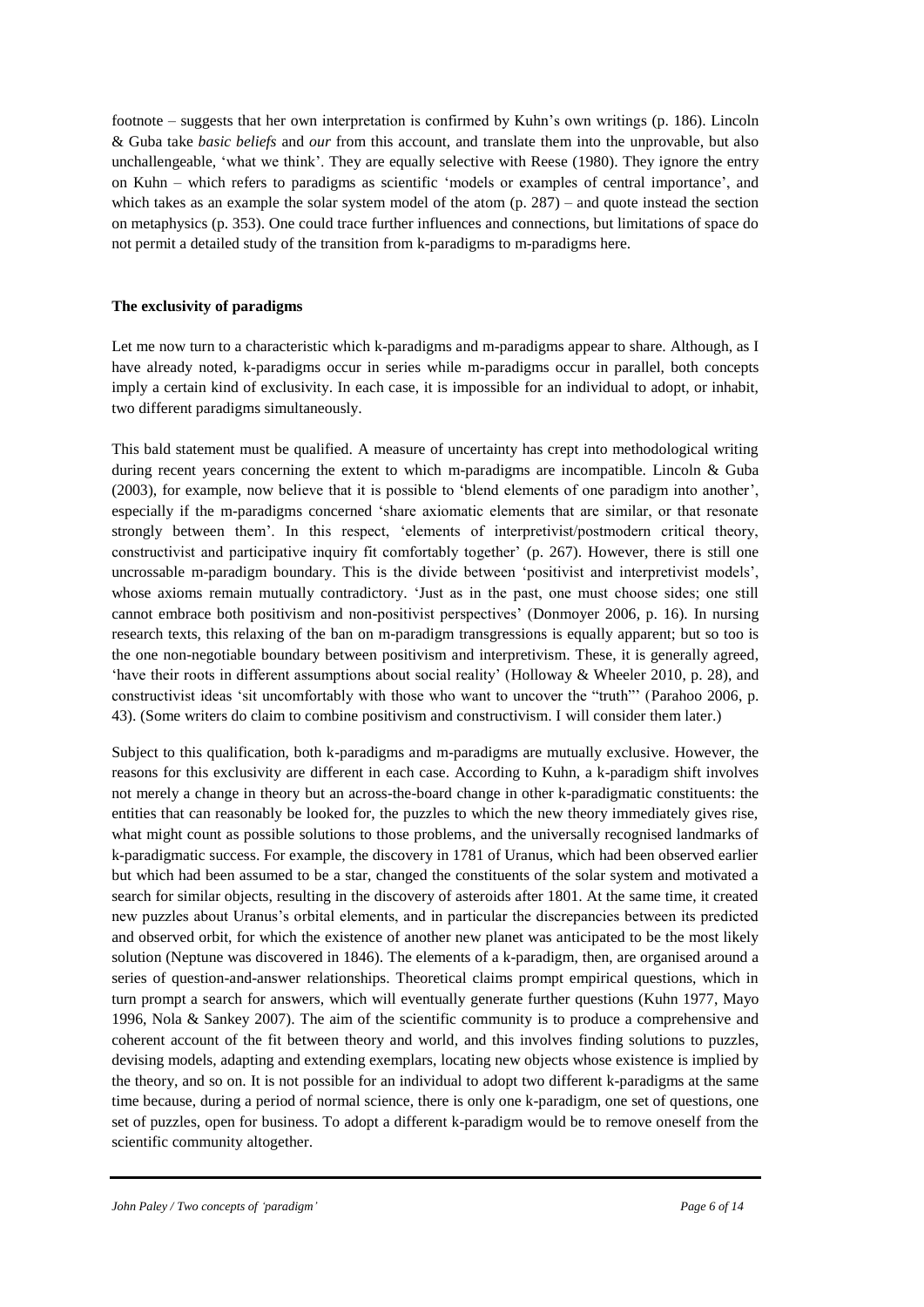The reason for the incompatibility of m-paradigms – or at least the incompatibility of positivism and the interpretivist m-paradigms – is very different. It is a consequence of the fact that their 'axioms are contradictory and mutually exclusive' (Lincoln & Guba 2003, p. 267). For example, it is not possible to believe that 'reality is single, tangible, and fragmentable' and, *at the same time*, believe that 'realities are multiple, constructed and holistic' (Lincoln & Guba 1985, p. 37). Equally, if 'knower and known are independent, a dualism', they cannot also be 'interactive, inseparable'. If one believes that reality is 'a construction of the individuals participating in the research', then it is presumably not possible to believe that 'objective reality exists independent of human observation' (Polit & Beck 2008, pp. 14-15). This is a logical difficulty, confronted by individual researchers. The question concerning participation in a scientific community, whose members work on a common set of puzzles with a common set of resources, does not arise. The fundamental problem is not being able to hold two mutually contradictory beliefs simultaneously.

In each of the examples just cited, the two incompatible claims belong to the same category. They are both ontological, or both epistemological. In the terms suggested by the now familiar paradigm contrast tables, where rows represent metaphysical categories and columns represent different m-paradigms (for example, Lincoln & Guba 2003), they are (as it were) 'horizontal' inconsistencies. In practice, however, the incompatibility of m-paradigms applies to diagonal relationships as well. This might seem a bit odd: in view of the fact that, for any given m-paradigm, each 'basic belief' is construed as an independent 'axiom', one might imagine that it would be possible to combine beliefs diagonally, an ontologically positivist claim (for example) with an epistemologically interpretivist one. But this possibility is never optioned. Indeed, it is strenuously resisted, because if it were taken seriously, the whole framework of m-paradigms would simply fall apart. How could there be separately identifiable m-paradigms at all if a pick 'n' mix approach were allowed? Instead, as the paradigm tables suggest, each vertical set of claims (that is, each m-paradigm) is regarded as a package deal. Naive realist ontology is attached to a dualist epistemology; both are attached to an 'extrinsic' ethic, 'tilting towards deception'; and all three of them are attached to an 'experimental /manipulative methodology', 'verification of hypotheses', and 'chiefly quantitative methods' (Lincoln & Guba 2003, pp. 256-7). These metaphysical associations (or closely related ones) are ubiquitous, indeed universal. The m-paradigm offers beliefs about reality, knowledge, values and methods on an all-or-nothing, take-it-or-leave-it basis. It is a vertical tramline from which there is apparently no escape. A positivist view about the nature of reality commits you to a positivist view about the nature of knowledge , and both are inextricably glued to a positivist view about method. According to the methodological textbooks, m-paradigms are hierarchical strangleholds, forbidding any kind of lateral movement.

# **The viability of m-paradigms**

If there are two concepts here, not so much distinct as wholly antithetical, we might ask whether there is any reason to prefer one to the other. Are they both viable, in different domains? Do they both have something significant to say about the nature of qualitative research? Or are there grounds for thinking that they are not equally robust, coherent or illuminating? In the rest of this paper, I will argue that the m-paradigm concept is effectively broken (and should be dispensed with), but that k-paradigms, subject to one important qualification, still represent a valuable resource. I will begin by offering four reasons why the m-paradigm idea does not work.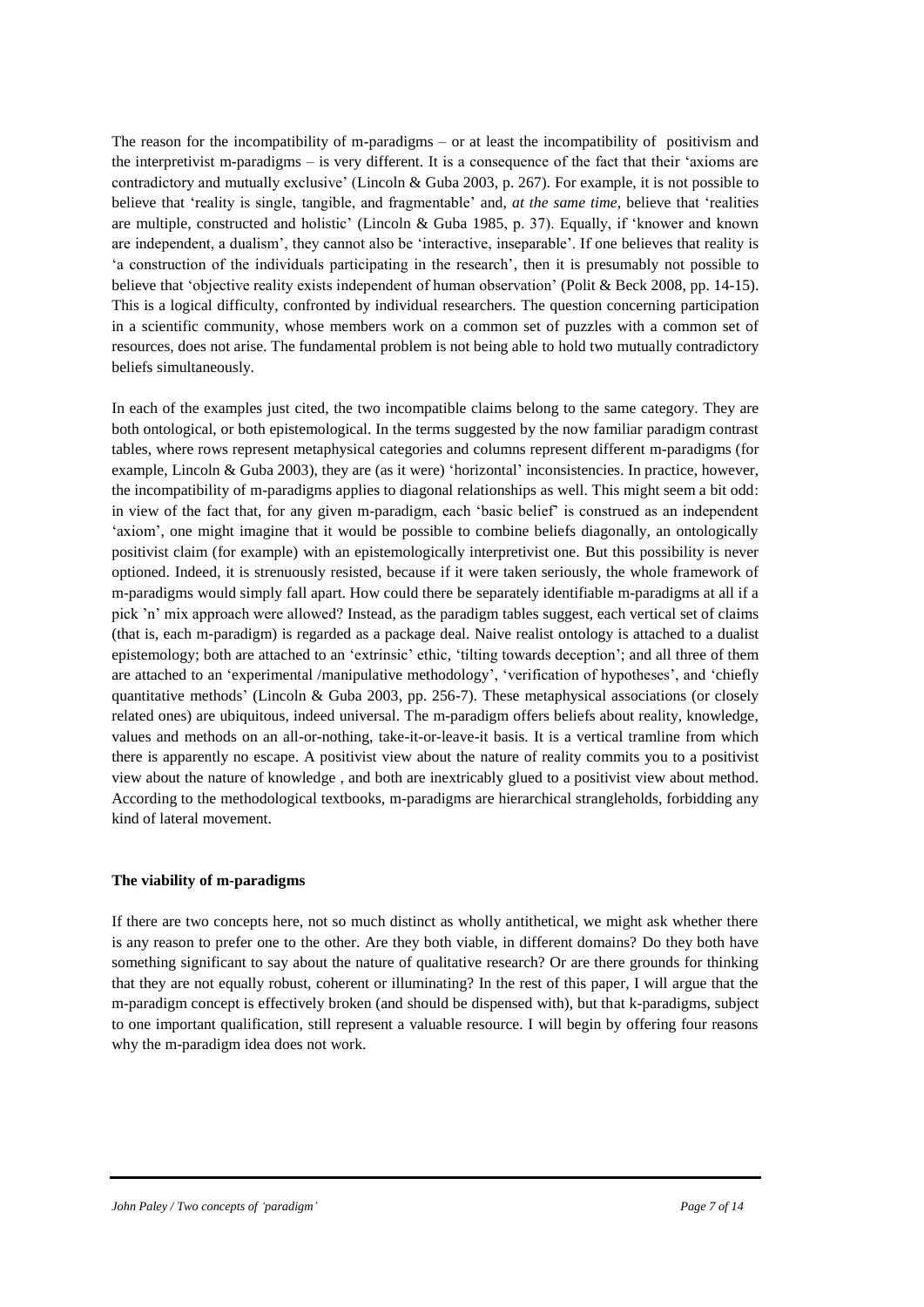#### *The arbitrariness of m-paradigms*

On what grounds does a novice researcher come to identify with a particular m-paradigm? The rhetoric, as I noted earlier, favours conscious 'selection' on the basis of antecedent beliefs, perspectives, tastes and preferences. The selection having been made, the m-paradigm 'guides' subsequent methodological decisions. For example, if someone antecedently believes that 'multiple constructed realities exist', then the natural choice is constructivism; and, once this m-paradigm has been selected, the researcher will be 'guided' towards 'hermeneutical/dialectical' methods. There is something slightly peculiar about this. It is unlikely that, before encountering a methods textbook, most people give much thought to the singular or multiple, constructed or unconstructed, nature of reality. But even if some do, it is not clear what the basis would be for any conclusions they might have reached. A study of philosophy? A reflection on personal experience? A particular liking for science fiction? Recall that, according to Lincoln & Guba (1985, pp. 14/36), 'basic beliefs are arbitrary'; they can be 'assumed for any reason', and 'cannot be tested for truthfulness against some external norm'. So an antecedent study of philosophy, aside from being unlikely, is also unnecessary. It seems to follow that the selection of an m-paradigm is entirely a matter of caprice. Methodological decisions, according to Lincoln & Guba, depend on the whims and preferences of the individual researcher. There is no logical, philosophical, or empirical constraint on the selection of an m-paradigm, no mental discipline that can resist the purest metaphysical fancy; for basic beliefs 'must be accepted at face value', and they 'cannot be tested for truthfulness against some external norm'. On this view, it would be possible to invent one's own eccentric paradigm, and conduct research accordingly, however ridiculous it might seem to others. Given the logic of m-paradigms, the enterprise of empirical inquiry is always, and entirely, frivolous. This is surely not a philosophy that can be taken seriously.

#### *Reality and method*

Setting aside the whimsical nature of m-paradigm selection, there is a tricky question about the logic of the inference it implies. The standard account of m-paradigms (certainly Lincoln & Guba's) suggests that an understanding of the world precedes a method-determining choice. First, a description of reality, then an inference about method. This, too, seems a little odd. If method is a *consequence* of ontological conclusions, on what grounds are those conclusions reached? The m-paradigm represents 'a distillation of what we *think* about the world (but cannot prove)'. Fine. But on what grounds do we *think* it? How does one attain an understanding of the structure of reality without some form of investigation? And how can an investigation be carried out without some sort of method? Or perhaps knowledge of this kind – that reality is singular or plural, constructed or unconstructed – is somehow *a priori*? Intuitive? Innate? The subject of revelation? I do not mean to be flippant, but the claim that beliefs about reality anticipate method seems to put the cart rather firmly in front of the horse.

If not flippant, then possibly naive. An ontological-knowledge-of-reality, it might be argued, is not the same as an empirical-knowledge-of-reality. It does not require empirical data, and therefore does not require an empirical method. But an argument trading on negatives (ontological knowledge is *not* this, and does *not* require that) is not particularly convincing; and it fails to answer the question posed in the previous paragraph: where does such knowledge come from? As it happens, ontological discussions are replete with empirical data. *Naturalistic Inquiry* certainly is. Like many other authors, Lincoln & Guba attempt to recruit scientific data, generated by positivist methods, in order to vindicate constructivism, hermeneutics, trustworthiness, and authenticity. In philosophy, this might be termed a self-stultifying argument; but the main point is that they use empirical data (and an unexplained, undiscussed method) to arrive at ontological conclusions.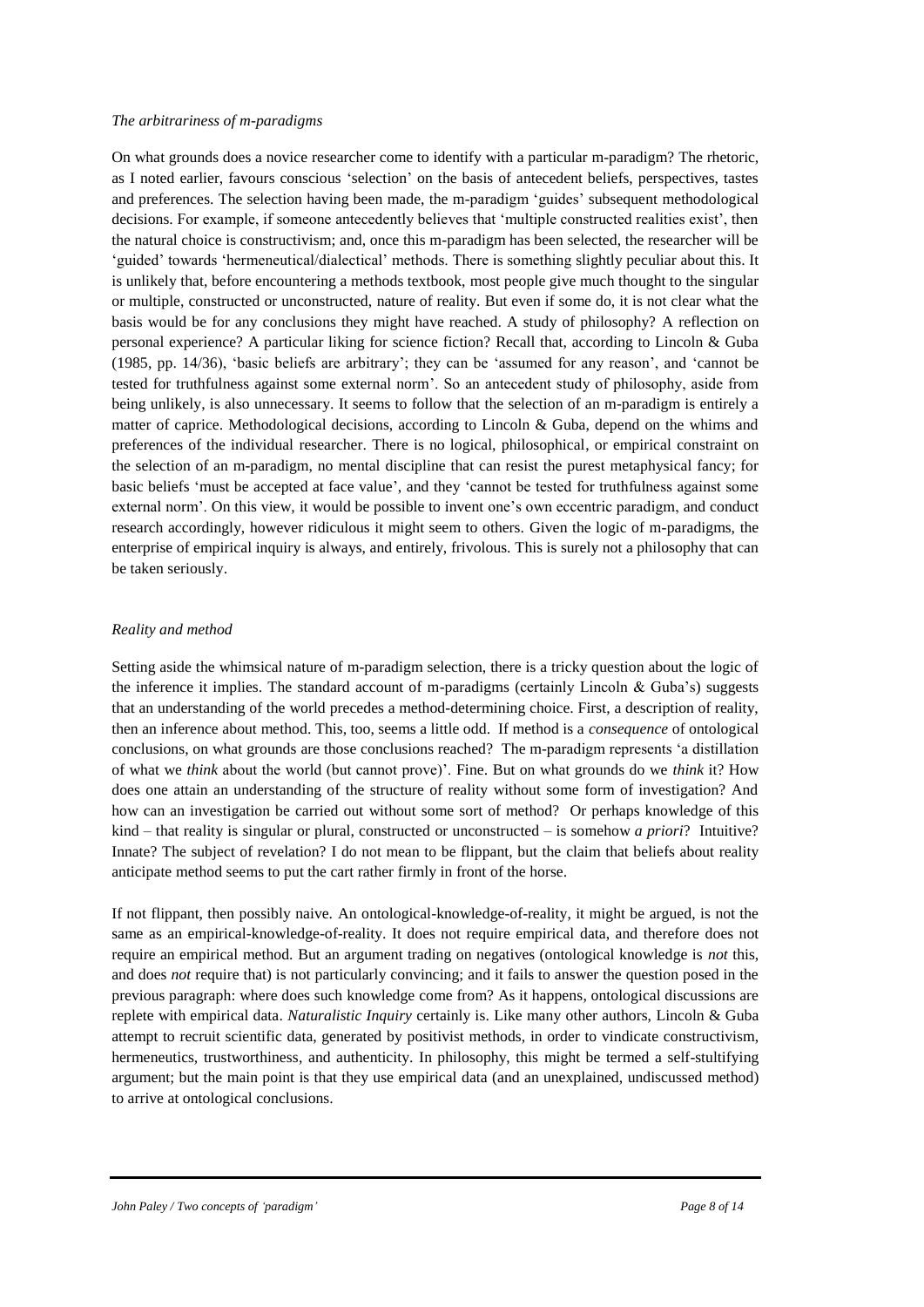#### *Axiomatic systems*

The idea that m-paradigms constitute axiomatic systems is an interesting one, even though Lincoln  $\&$ Guba do not use it consistently, and it appears to have been quietly dropped from the repertoire. In the opening chapter of *Naturalistic Inquiry*, there is a brief 'digression' on Euclidean and non-Euclidean (specifically, Lobachevskian) geometries, which concludes by observing that 'different axiom systems have different utilities depending on the phenomena to which they are applied' (Lincoln & Guba 1985, p. 36). Euclidean geometry, for example, is useful on the terrestrial scale, where distances are small; but on the cosmic scale, where distances run to light years, Lobachevskian geometry is the preferred option.

Interestingly, having introduced this idea, Lincoln & Guba unaccountably fail to make use of it. If the analogy with geometry is to be taken seriously, then different m-paradigms will 'have different utilities depending on the phenomena to which they are applied'. For example, constructivism would be useful in certain circumstances, positivism in others. Admittedly, this requires a convincing account of exactly which circumstances are conducive to which m-paradigm; but assume, for the sake of argument, that an account of this kind can be provided. The disappointment is that Lincoln & Guba do not take this line. Instead, they insist on the incompatibility of the positivist and constructivist m-paradigms, because their 'axioms are contradictory and mutually exclusive' (Lincoln & Guba 2003, p. 267). True enough. But if the analogy with geometry holds, these axioms are merely constituents of two different formal systems. They should not be construed as alternative 'descriptions of reality'. Rather, the m-paradigms should be conceived as separate tools, each useful for a different kind of job.

However, it is the 'descriptions of reality' interpretation which Lincoln & Guba embraced, and which has since predominated. Unfortunately, this is also interpretation that has created all the trouble. 'There are multiple constructed realities' has one kind of sense understood as a postulate in a formal axiomatic system. It has a different kind of sense understood as a substantive claim about the world.

## *Package deals*

For the fourth reason, let me return to the idea that m-paradigms are package deals, with permutations of 'basic beliefs' being strictly limited, and the boundaries between different m-paradigms – or at least between positivism/postpositivism and interpretivism – being sharply defined and strictly patrolled. The problem with this framework is that it is implausibly rigid and historically inaccurate (Paley 2005). I suggested earlier that the paradigm contrast tables forbid diagonal movement, or any other kind of pick 'n' mix, hybrid arrangement. Historically, however, hybrids have been the norm. Logical empiricism, for example, bears little resemblance to the 'positivist' column in the paradigm tables; and, if it were plotted into the standard grid, it would trace a zigzag pattern across it.

Even a statement like this must be qualified because the logical positivists were a heterogeneous group – they did all not hold the same views – and they tended to drop ideas that did not work. But, in general, they were not (as the paradigm contrast tables portray them) naive realists, foundationalists, or dualists (Friedman 1999, Richardson & Uebel 2007). They abandoned verificationism, were sceptical about causation, and were politically committed leftist democrats (Cartwright *et al.* 1996, Giere & Richardson 1996). They preserved a concept of objectivity (Carnap 2000), but their theory of truth 'developed step by step from a correspondence-theory into a restrained coherence-theory' (Hempel 1935, p. 49). None of this corresponds to the infrangible matrix of the paradigm tables, which ordain that realism, dualism, foundationalism, causation, correspondence, objectivity, quantification, reductionism, and an 'extrinsic ethic tilting towards deception' are inextricably bound together under the heading 'positivism'.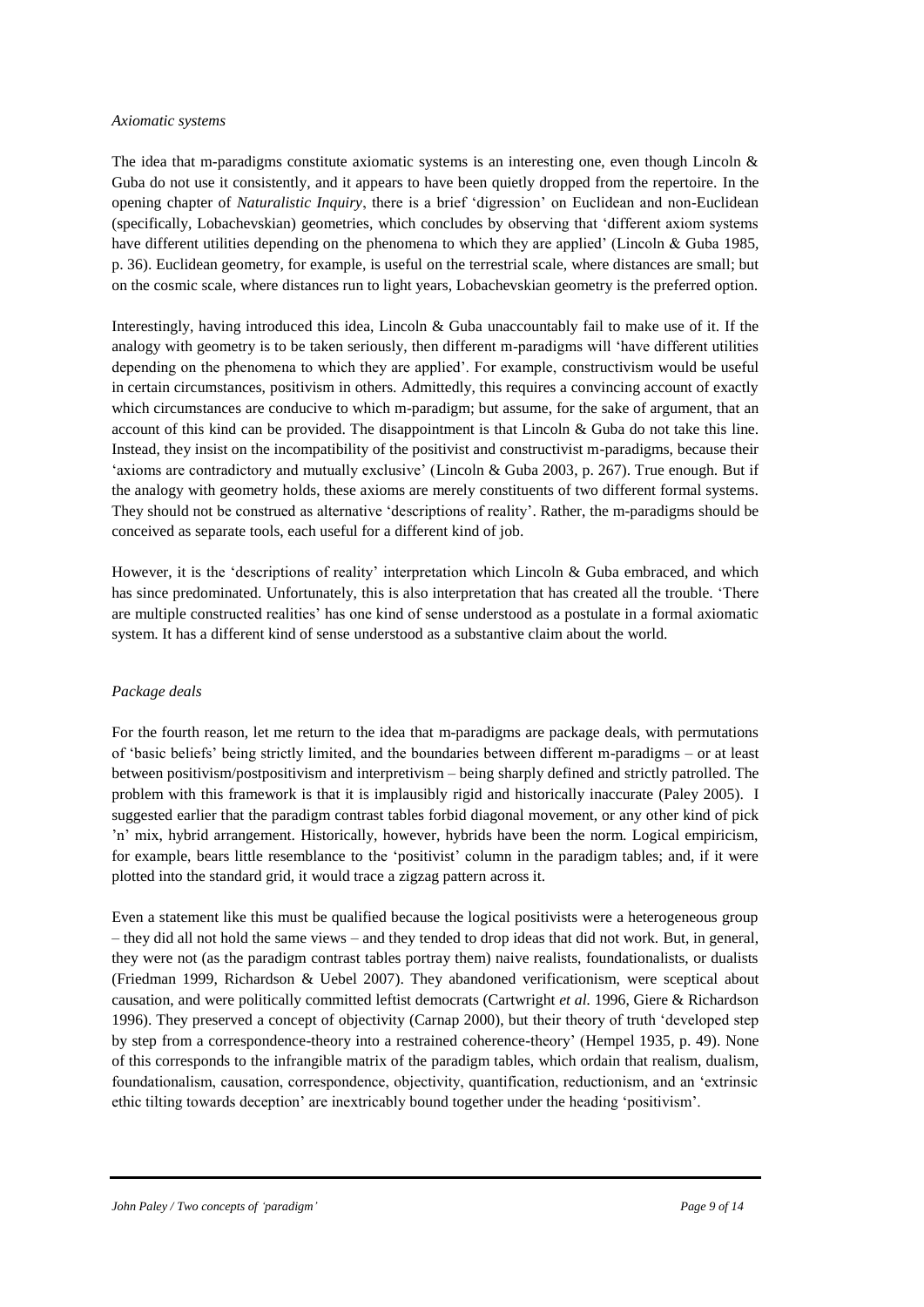Of course, the 'hybrid' description fits only if the m-paradigm matrix is presupposed. Dismantle that, and it becomes evident that, during the past century, conceptualisations of science (including the logical empiricist versions) have been complex, subtle, nuanced... and unrestrained by artificial boundaries. At this point, the very idea of an m-paradigm collapses. It is, to borrow Lincoln & Guba's (2003) account of objectivity, 'a chimera: a mythological creature that never existed' (p. 279). Without the inflexible m-paradigm superstructure, methodological discourse is released from its philosophical ball and chain, while a number of familiar arguments and rhetorical moves are undermined. I will return to this line of thought in the closing section. First, however, I will comment briefly on k-paradigms.

# **Kuhn and k-paradigms**

Kuhn did not make a fetish of the ideas for which *The Structure of Scientific Revolutions* (SSR) is best known: paradigm, normal science, revolution, incommensurability. He regarded them as a heuristic for the analysis of historical episodes (Sharrock & Read 2003), and he made no use of the terminology in his subsequent study of the black-body problem (Kuhn 1979). After several decades of inconclusive debate about the epistemological implications of Kuhn's work (Bird 2001, von Dietze 2001), there has been a shift towards interpreting it as an account of scientific practice rather than a theory of scientific knowledge (Rouse 2003), and a corresponding shift towards construing it in historical, evolutionary, cognitive, and computational terms (Margolis 1993, Sharrock & Read 2002, Nickles 2003). Indeed, Kuhn precipitated the current interest in naturalised epistemology (Kitcher 1993, Goldman 1999), and inspired philosophical interest in '*real science* rather than trivial logical surrogates for real science... real scientists possessing real cognitive abilities operating in real scientific communities developing and experimentally testing models of the real world in real historical time' (Giere 1997, p. 497). This, as I suggested earlier, is the most significant difference between k-paradigms and m-paradigms. According to Kuhn, 'paradigm innovation is rooted in knowledge of the phenomena and not in any philosophical understanding of truth' (Sharrock & Read 2002, p. 204).

This is the qualification I referred to before. Provided epistemological issues are finessed (or ignored), the Kuhnian concept of a paradigm is alive and well. Let me briefly allude to three examples of current philosophical/historical research motivated (and, indeed, anticipated) by Kuhn's work. First, the idea that there is an experimental tradition which is relatively autonomous from the theoretical tradition in the history of science. This idea is not especially prominent in SSR, but is discussed at length in a later essay (Kuhn 1976), which describes the development of the classical sciences, closely associated with mathematics (and reaching back to antiquity), in contrast to the Baconian experimental sciences, which emerged in for the first time in the seventeenth century. These two traditions were almost completely independent of each other – methodologically, economically and institutionally – and they did not begin to converge until the nineteenth century. This theme can still be pursued in contemporary studies. As the 'new experimentalists' (Franklin 1986, Galison & Stump 1996, Mayo 1996, Mayo & Spanos 2010) have shown, 'experiment has a life of its own' (Hacking 1983). Many aspects of experimental practice, including innovations in design, method and instrumentation, survive even radical theory change. A casual acquaintance with SSR might lead one to think that this is an anti-Kuhnian theme; but greater familiarity with his writing confirms that it is not.

Second, Kuhn's specification of symbolic generalisations, models and exemplars as the constituents of k-paradigms has led to a much greater interest in the relation between them. In particular, there is now a burgeoning literature on models, and the sense in which they, too, are independent of theory (Morgan & Morrison 1999, Giere 2006, Bailer-Jones 2009). Instead of being illustrative or ancillary, models carry most of the burden of representation, and 'do so in a way that makes them autonomous agents in the production of scientific knowledge' (Morrison 1999, p. 39). Still, the autonomy is not total. The interest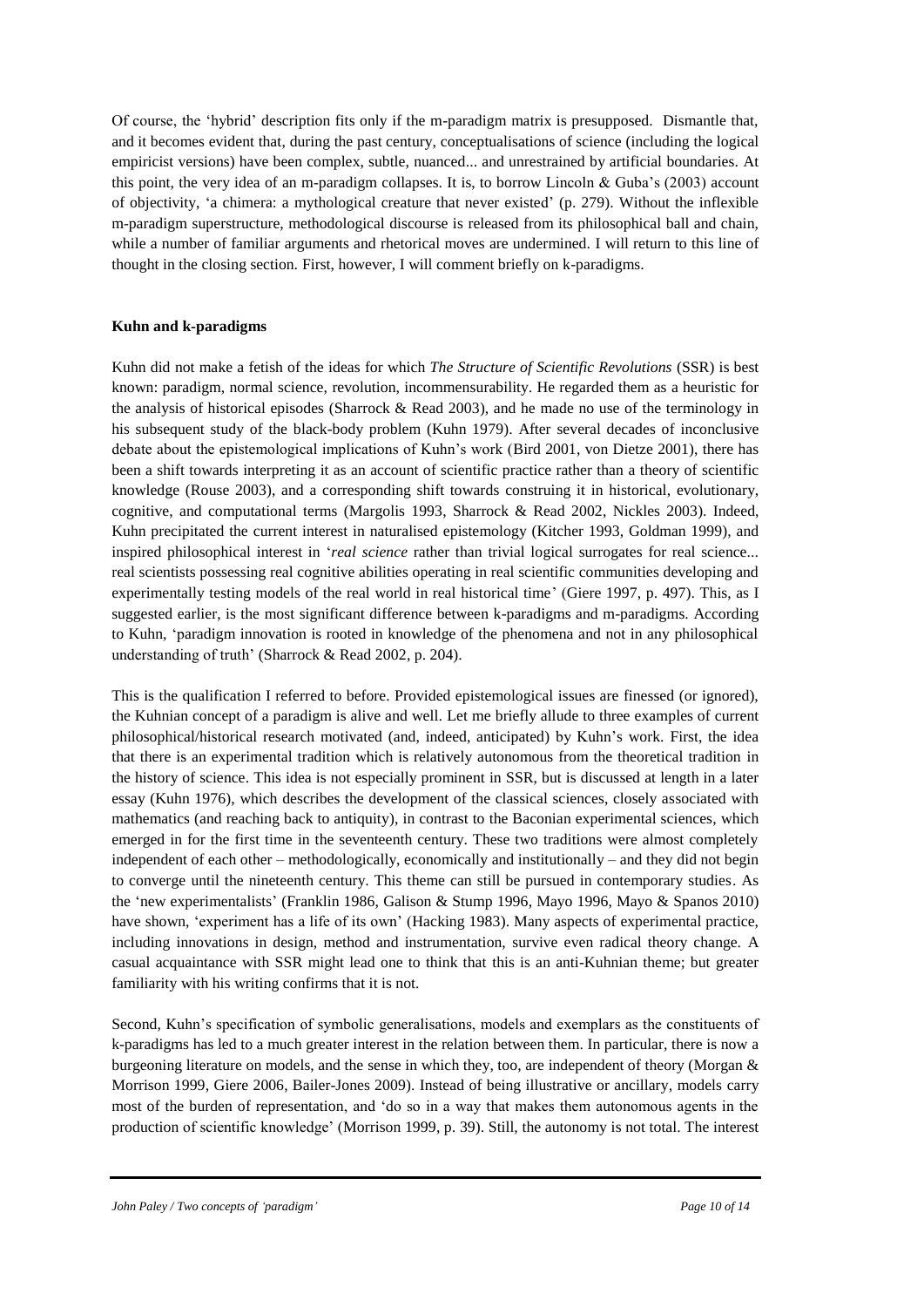in models centres on the way in which they are constructed from bits of theories, bits of empirical data, perhaps some mathematical formalism, and the odd metaphor or two (Boumans 1999). There have been philosophical studies of this construction process in the context of physics, chemistry, economics and, embryonically, sociology (Cartwright 1999, van den Bogaard 1999, Phan & Amblard 2007). A general and provisional conclusion echoes Hacking's observation about experiment: 'models can have a life of their own' (Morrison & Morgan 1999, p.18).

As a final example, consider the cognitive studies of scientific practice (Carruthers *et al.* 2002, Rupert 2009), including the 'cognitive-historical' methods adopted by Nersessian (2010) for her enquiries into model-based reasoning, and more specifically a study of the cognitive dynamics of paradigm shifts by Margolis (1993). The latter is particularly interesting because it provides a convincing alternative to the strategy of taking the exclusivity of k-paradigms to be predicated on logical incompatibility. Margolis, by contrast, takes it to be consequence of the cognitive habits inculcated by a specific k-paradigm. Such habits, as I have already noted, are primarily resources; but, by the same token they function as barriers by making it difficult to recognise something which the succeeding k-paradigm makes visible. Each of the case studies examined by Margolis provides evidence for the existence of a highly specific habit of thought, associated with the old k-paradigm, which made it virtually impossible to accept that a new kparadigm was necessary if the (acknowledged) anomalies were to be resolved. For example, the reason why Priestley (and others) found it difficult to abandon the idea of phlogiston was the entrenched habit of thought, a fundamental intuition, which saw a flame as clear and undisputable evidence of something 'escaping' from the substance concerned. This was so 'obvious' that it was simply not possible for the alternative theory – that the substance was absorbing something, namely oxygen – to be correct. In general, Margolis' work shows how analytically useful the k-paradigm concept remains, provided it is interpreted in cognitive, rather than epistemological, terms.

# **Concluding thought**

If the m-paradigm is a chimera, the world changes subtly but substantially. Perhaps the most significant consequence is that a familiar argument becomes unavailable. 'Applying the criteria of one m-paradigm to studies conducted in another begs the question. It is illegitimate to evaluate constructivist research by appealing to positivist axioms, because canons of evidence are m-paradigm-relative; so constructivist studies cannot be evaluated on the basis of positivist criteria, and must not be accountable to positivist protocols. Specifically, the positivist requirements of validity, reliability and generalizability cannot be applied to research carried out in the constructivist m-paradigm.' Once the m-paradigm concept has gone, this argument collapses; and with the demise of the argument, the questions it was used to evade become pertinent again. Questions such as these: what procedures should qualitative researchers use to minimise the risk of error? How can they distinguish truth from falsehood? How can they determine degrees of probability? What is qualitative research's equivalent of the error-statistical canon? What is its equivalent of protocols designed to avoid cognitive bias? What effective procedures can it substitute for the mythological acts of fusing horizons, reflexivity, transferability, and bracketing?

There was a time when these questions could be written off as positivist obsessions. But the collapse of m-paradigms prevents such cheap-and-cheerful, quick-and-dirty, root-and-branch dismissal. Positivism is not (and never was) an m-paradigm, but a diverse, fluid and sophisticated philosophy of science. The difference between getting-it-right and getting-it-wrong is not an outmoded 'objectivist' concern. It is a distinction is to which every qualitative researcher should be committed.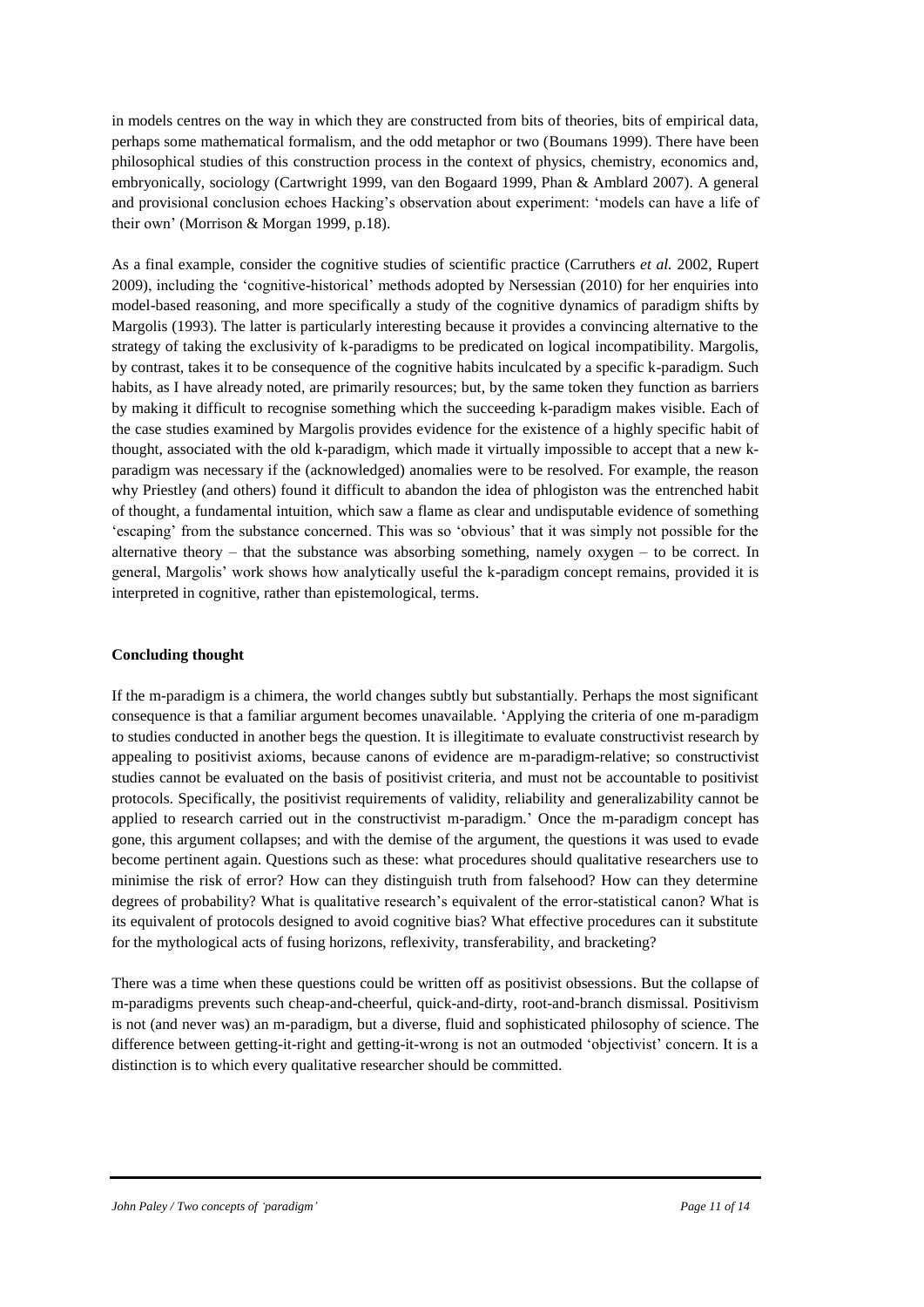#### **References**

- Andrew, S. and Halcomb, E. J. (2009) *Mixed Methods Research for Nursing and the Health Sciences,*  Wiley-Blackwell, Oxford.
- Atkinson, P. (1995) Some perils of paradigms. *Qualitative Health Research,* **5**(1), 117-124.
- Bailer-Jones, D. (2009) *Scientific models in philosophy of science,* University of Pittsburgh Press, Pittsburgh, PA.
- Bird, A. (2001) *Thomas Kuhn,* Princeton University Press, Princeton, NJ.
- Bird, A. (2008) The historical turn in the philosophy of science. In *The Routledge Companion to the Philosophy of Science* (Eds, Psillos, S. and Curd, M.) Routledge, London, pp. 67-77.
- Boumans, M. (1999) Built-in justification. In *Models as Mediators: Perspectives on Natural and Social Science* (Eds, Morgan, M. S. and Morrison, M.) Cambridge University Press, Cambridge, UK, pp. 66- 96.
- Carnap, R. (2000) *Logical Syntax of Language,* Routledge, London.
- Carruthers, P., Stich, S. and Siegal, M. (Eds.) (2002) *The Cognitive Basis of Science,* Cambridge University Press, Cambridge, UK.
- Cartwright, N. (1999) *The Dappled World: A Study of the Boundaries of Science,* Cambridge University Press, Cambridge, UK.
- Cartwright, N., Cat, J., Fleck, L. and Uebel, T. E. (1996) *Otto Neurath: Philosophy Between Science and Politics,* Cambridge University Press, Cambridge, UK.
- Creswell, J. W. and Plano Clark, V. L. (2006) *Designing and Conducting Mixed Methods Research,*  Sage, London.
- Donmoyer, R. (2006) Take my paradigm... please! The legacy of Kuhn's construct in educational research. *International Journal of Qualitative Studies in education,* **19**(1), 11-34.
- Ellis, L. B. and Crookes, P. A. (2004) Theoretical underpinnings of research. In *Research Into Practice: Essential Skills for Reading and Applying Research in Nursing and Health Care: 2nd Edition* (Eds, Crookes, P. A. and Davies, S.) Baillière Tindall, Edinburgh, pp. 51-68.
- Etzioni, A. (2003) *The Monochrome Society,* Princeton University Press, Princeton, NJ.
- Ford, J. (1975) *Paradigms and Fairy Tales (2 volumes),* Routledge and Kegan Paul, London.
- Franklin, A. (1986) *The Neglect of Experiment,* Cambridge University Press, Cambridge, UK.
- Friedman, M. (1999) *Reconsidering Logical Positivism,* Cambridge University Press, Cambridge, UK.
- Galison, P. and Stump, D. J. (Eds.) (1996) *The Disunity of Science: Boundaries, Contexts, and Power,*  Stanford University Press, Stanford, CA.
- Giere, R. N. (1997) Kuhn's legacy for North American philosophy of science. *Social Studies of Science,* **27**, 496-498.
- Giere, R. N. (2006) *Scientific Perspectivism,* University of Chicago Press, Chicago.
- Giere, R. N. and Richardson, A. W. (Eds.) (1996) *Origins of Logical Empiricism,* University of Minnesota Press, Minneapolis, MN.
- Goldman, A. (1999) *Knowledge in a Social World,* Clarendon, Oxford.
- Hacking, I. (1983) *Representing and Intervening,* Cambridge University Press, Cambridge, UK.
- Hempel, C. G. (1935) On the logical positivists' theory of truth. *Analysis,* **2**(4), 49-59.
- Holloway, I. and Wheeler, S. (2010) *Qualitative Research in Nursing and Healthcare: Third Edition,*  Wiley-Blackwell, Oxford.
- Houser, J. (2008) *Nursing Research: Reading, Using, and Creating Evidence,* Jones and Bartlett, Boston.
- Kikuchi, J. F. (2003) Nursing knowledge and the problem of worldviews. *Research and Theory for Nursing Practice,* **17**, 7-17.
- Kitcher, P. (1993) *The Advancement of Science,* Oxford University Press, New York.
- Kuhn, T. S. (1962) *The Structure of Scientific Revolutions*, University of Chicago Press, Chicago.
- Kuhn, T. S. (1970a) Reflections on my critics. In *Criticism and the Growth of Knowledge* (Eds, Lakatos, I. and Musgrave, A.) Cambridge University Press, Cambridge, UK, pp. 231-278.
- Kuhn, T. S. (1970b) *The Structure of Scientific Revolutions, Second Edition*, University of Chicago Press, Chicago.
- Kuhn, T. S. (1974) Second thoughts on paradigms. In *The Structure of Scientific Theories* (Ed, Suppe, F.) University of Illinois Press, Champaign, IL, pp. 459-482.
- Kuhn, T. S. (1976) Mathematical versus experimental traditions in the development of physical science. *The Journal of Interdisciplinary History,* **7**, 1-31.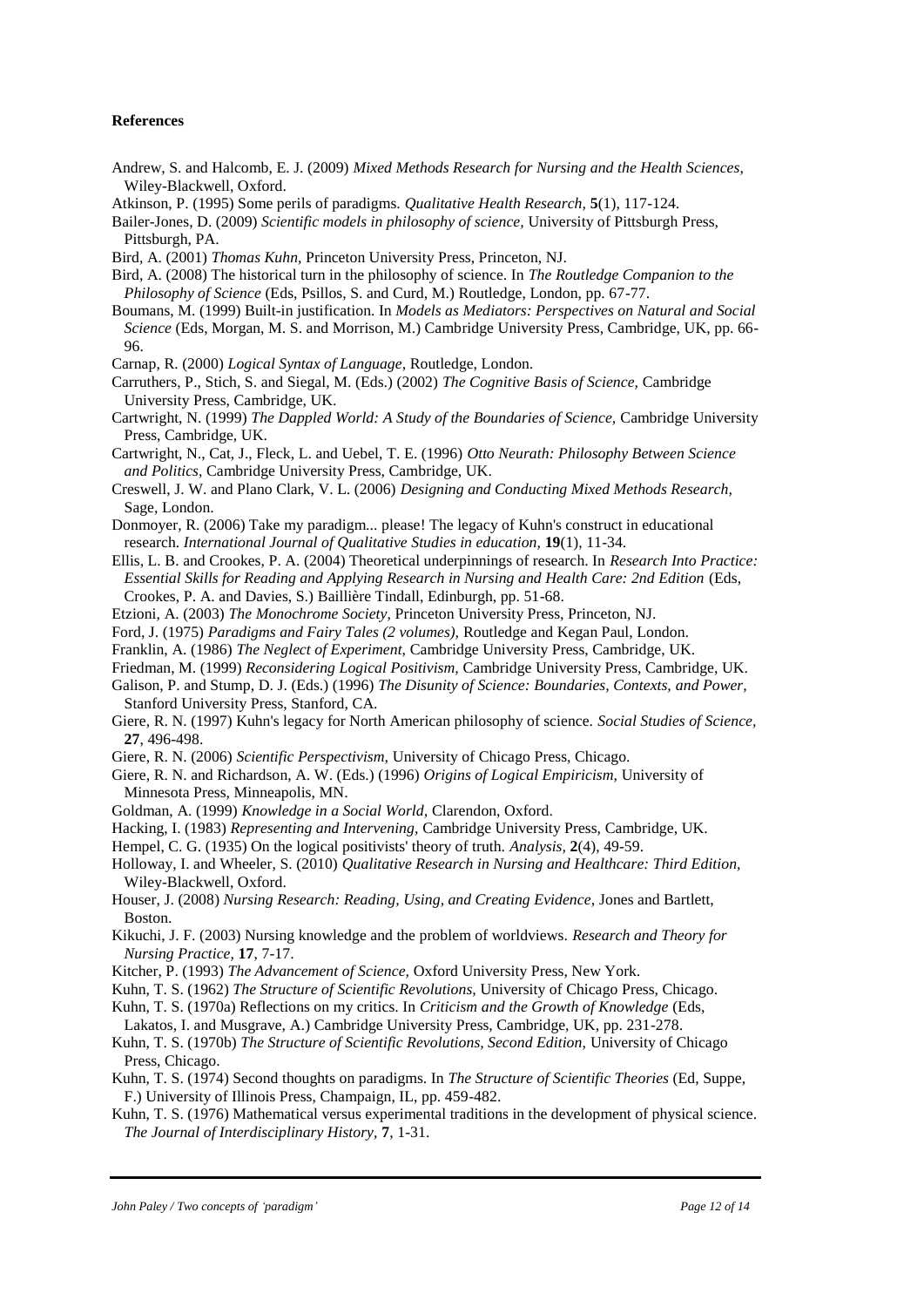- Kuhn, T. S. (1977) *The Essential tension: Selected Studies in Scientific Tradition and Change,*  University of Chicago Press, Chicago.
- Kuhn, T. S. (1979) *Black-body Theory and the Quantum Discontinuity, 1894-1912,* Cambridge University Press, Cambridge, UK.

Lincoln, Y. S. and Guba, E. G. (1985) *Naturalistic Inquiry,* Sage, Beverly Hills, CA.

- Lincoln, Y. S. and Guba, E. G. (2003) Paradigmatic controversies, contradictions, and emerging influences. In *The Landscape of Qualitative Research: Theories and Issues. Second Edition* (Eds, Denzin, N. K. and Lincoln, Y. S.) Sage, Thousand Oaks, CA, pp. 253-291.
- LoBiondo-Wood, G. and Haber, J. (2010) *Nursing Research: Methods and Critical Appraisal for Evidence0Based Practice: 7th Edition,* Mosby Elsevier, St Louis, Missouri.
- Lusardi, P. T. (2004) Selecting a research design: quantitative versus qualitative. In *Reading, Understanding and Applying Nursing Research: A Textbook and Workbook: 2nd Edition* (Ed, Fain, J. A.) F A Davis, Philadelphia, PA, pp. 191-218.
- Margolis, H. (1993) *Paradigms and Barriers: How Habits of Mind Govern Scientific Beliefs,*  University of Chicago Press, Chicago.
- Masterman, M. (1970) The nature of a paradigm. In *Criticism and the Growth of Knowledge* (Eds, Lakatos, I. and Musgrove, A.) Cambridge University Press, Cambridge, UK, pp. 59-89.
- Mayo, D. G. (1996) *Error and the Growth of Experimental Knowledge,* University of Chicago Press, Chicago.
- Mayo, D. G. and Spanos, A. (Eds.) (2010) *Error and Inference: Recent Exchanges on Experimental Reasoning, Reliability, and the Objectivity and Rationality of Science,* Cambridge University Press, Cambridge, UK.
- Morgan, D. L. (2007) Paradigms lost and pragmatism regained: methodological implications of combining qualitative and quantitative methods. *Journal of Mixed methods Research,* **1**(1), 48-76.
- Morgan, M. S. and Morrison, M. (Eds.) (1999) *Models as Mediators: Perspectives on Natural and Social Science,* Cambridge University Press, Cambridge, UK.
- Morrison, M. (1999) Models as autonomous agents. In *Models as Mediators: Perspectives on Natural and Social Science* (Eds, Morgan, M. S. and Morrison, M.) Cambridge University Press, Cambridge, UK, pp. 38-65.
- Morrison, M. and Morgan, M. S. (1999) Models as mediating instruments. In *Models as Mediators: Perspectives on Natural and Social Science* (Eds, Morgan, M. S. and Morrison, M.) Cambridge University Press, Cambridge, UK, pp. 10-37.
- Munhall, P. L. (2007) *Nursing Research: A Qualitative Perspective, Fourth Edition,* Jones and Bartlett, Sudbury, MA.
- Nersessian, N. J. (2010) *Creating Scientific Concepts,* MIT Press, Cambridge, MA.
- Nickles, T. (Ed.) (2003) *Thomas Kuhn,* Cambridge University Press, Cambridge, UK.
- Nola, R. and Sankey, H. (2007) *Theories of Scientific Method,* Acumen, Stocksfield, UK.
- Oakley, A. (2000) *Experiments in Knowing: Gender and Politics in the Social Sciences,* Polity Press, Cambridge, UK.
- Paley, J. (2005) Error and objectivity: cognitive illusions and qualitative research. *Nursing Philosophy,* **6**, 196-209.
- Parahoo, K. (2006) *Nursing Research: Principles, Process and Issues: Second Edition, Palgrave* Macmillan, Basingstoke, UK.
- Patton, M. Q. (1978) *Utilization-Focused Evaluation,* Sage, Beverly Hills, CA.
- Phan, D. and Amblard, F. (Eds.) (2007) *Agent-based Modelling and Simulation in the Social and Human Sciences,* Bardwell Press, Oxford.
- Polit, D. F. and Beck, C. T. (2008) *Nursing Research: Generating and Assessing Evidence for Nursing Practice: Eighth Edition,* Lippincott Williams and Wilkins, Philadelphia, PA.
- Reese, W. L. (1980) *Dictionary of Philosophy and Religion,* Humanities, Atlantic Highlands, NJ.
- Rehm, R. S. (2010) Interpretive data management and analysis. In *Improving Health Through Nursing Research* (Ed, Holzemer, W. L.) Wiley-Blackwell, Oxford, pp. 142-156.
- Richardson, A. and Uebel, T. (Eds.) (2007) *The Cambridge Companion to Logical Empiricism,*  Cambridge University Press, Cambridge, UK.
- Risjord, M. (2009) *Nursing Knowledge: Science, Practice, and Philosophy,* Wiley-Blackwell, New York.
- Rouse, J. (2003) Kuhn's philosophy of scientific practice. In *Thomas Kuhn* (Ed, Nickles, T.) Cambridge University Press, Cambridge, UK, pp. 101-121.
- Rupert, R. D. (2009) *Cognitive Systems and the Extended Mind,* Oxford University Press, New York.